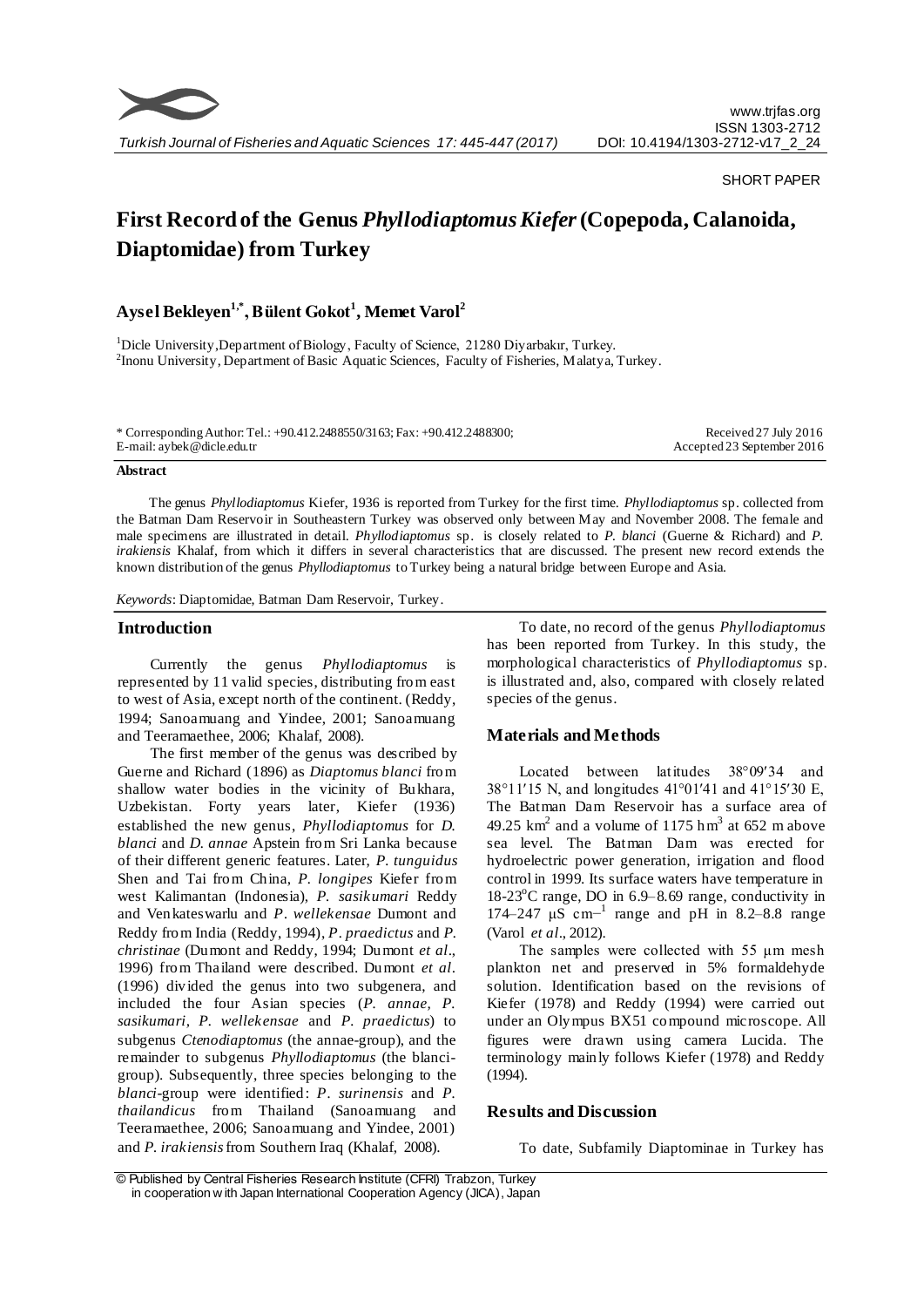been represented with seven genera (*Acanthodiaptomus, Arctodiaptomus*, *Diaptomus, Eudiaptomus, Mixodiaptomus*, *Occidodiaptomus* and *Sinodiaptomus* (Ustaoğlu, 2004, 2015), and now the genus *Phyllodiaptomus* is aided to this group as eighth genus. With the present new record, the distribution known of the genus *Phyllodiaptomus* extends to Turkey which is a natural bridge between Europe and Asia. The morphological characteristics of *Phyllodiaptomus* sp. were illustrated in Figure 1 and Figure 2. The Turkish population of the genus *Phyllodiaptomus* is more closely related to *P. blanci*  in many morphological features (see Reddy and Devi, 1990; Reddy, 1994). However Turkish population differs from *P. blanci* in the following features: in female, the left wing of fifth pediger with two overlapping lobes of different size (Figure 1a), which can be observed in only *P. irakiensis* (Khalaf, 2008); shorter sensory seta on the basis of Leg 5 (Figure 1b), pointed coxal spines of Leg 5; in male, a distinct knob near the base of the right rostral spine of the male (Figure 2a) which is absent in the remaining members of the genus, except for *P. thailandicus* (Sanoamuang and Teeramaethee, 2006); anal somite together with caudal rami conspicuously bent to right side that is

observed in only *P. irakiensis* (Khalaf, 2008). A critical comparison shows that *Phyllodiaptomus* sp. is also closely related to *P. irakiensis* in the following features: two overlapping lobes of different size on the left wing of fifth pediger in the female (Figure 1a), anal somite together with caudal rami conspicuously bent to right side in the male, and a row of small hyaline spines on second exopodite segment of the male. However, our specimens differ from *P. irakiensis* in following characters: in the male, bifid setae on segments 14–17 and one spine on segment 12 of the right antennule

(Figure 2b); spinous left metasomal wing; second exopodite segment of right Leg 5; the endopodite of left Leg 5; second urosomite with ventral hairs; in female (Figure 1a, b), the sensory seta on the basis of Leg 5; third exopodite segment of the Leg 5; hyaline lobes on the second and third urosomal somites (Khalaf, 2008).

*P. blanci* and *P. irakiensis* are the westernmost species of the genus (Marrone *et al*., 2014; Reddy, 1994). Probably, *Phyllodiaptomus* sp. in Turkey is one of the geographic variations of *P. blanci* or a new species of the genus. It is evident that *Phyllodiaptomus blanci* needs detailed systematic revision covering its regional differences, also based on molecular analyses.

During a monitoring program conducted between February 2008 and January 2009 in the Tigris River Basin (the Southeastern Turkey), *Phyllodiaptomus* sp. was abundantly found in only the Batman Dam Reservoir. Although another diaptomid copepod, *Acanthodiaptomus denticornis* was abundantly found in other two dam reservoirs (Kralkızı and Dicle) within the river basin in the same period, it was absent in Batman Dam Reservoir where any calanoid copepod other than *Phyllodiaptomus* sp. was also not observed. Indeed, only two species of calanoid copepods (*A. denticornis* and *Sinodiaptomus sarsi*) have, hitherto, been reported from the Tigris River basin of the Southeastern Turkey (Ustaoğlu, 2004). Thus, it seems unclear whether *Phyllodiaptomus* sp. in Turkey is non-indigenous invader species. We estimate that *Phyllodiaptomus* sp. transported via an unknown canal has established its population and then invaded the reservoir in time. But we do not know if other calanoid copepods have previously lived in this lake because this is the first study on the zooplankton of the lake. There is no



**Figure 1.** *Phyllodiaptomus* sp. from Turkey, female; a. metasomal wings and urosome, b. fifth leg.